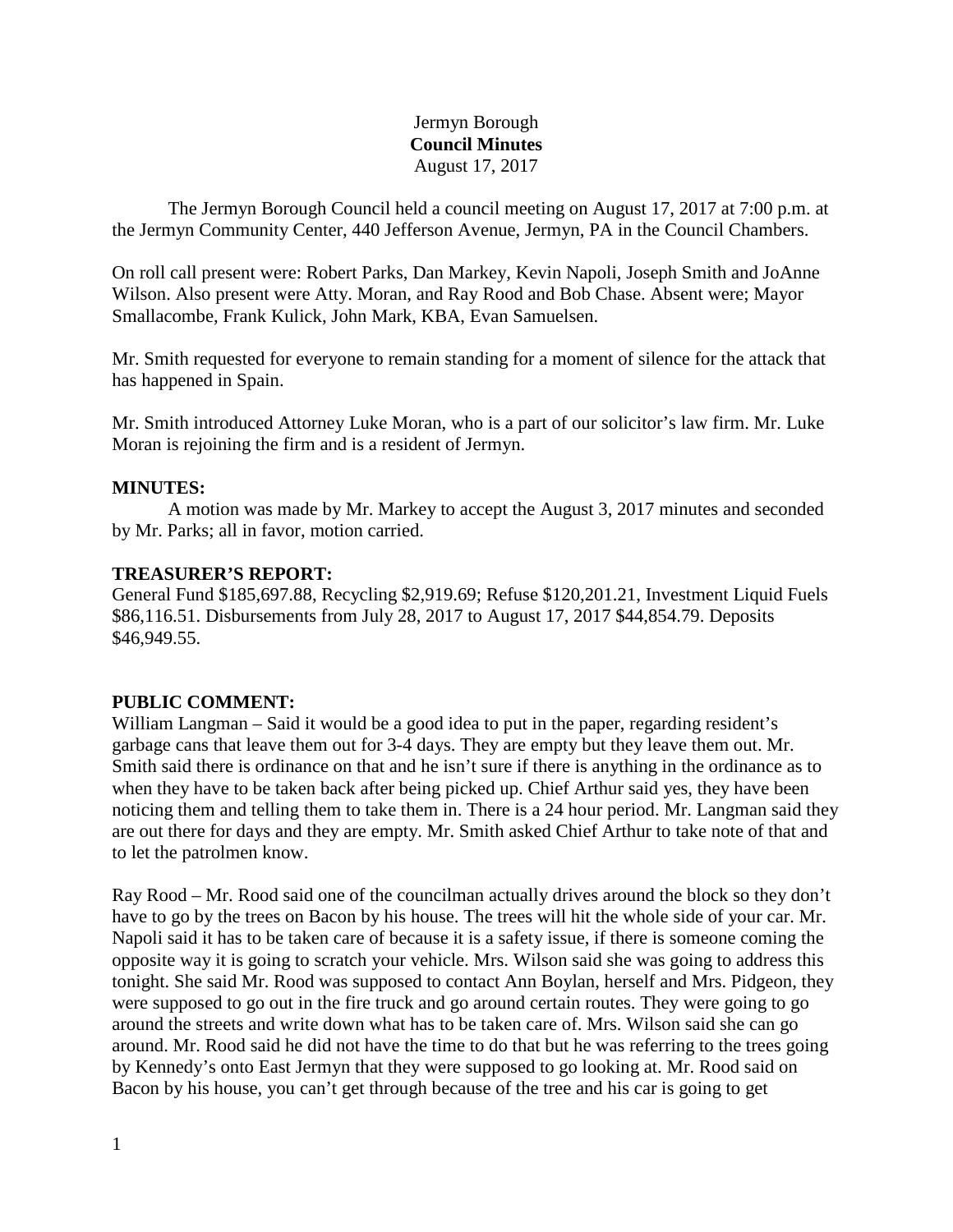scratched. Mrs. Wilson said she wants someone to go out with her to look at the trees. They have been lax about putting liens of people's property and fining them because they like a good neighbor policy. If they go and cut down the tree and put a lien against the property, they have to pay for it meaning the Shade Tree and the Borough if the Shade Tree runs out of money. You put a lien against their property and they live there for another 50 years, you never get your money until it gets sold.

Mr. Smith said it seems like we have a communication problem as far as getting together. Mr. Rood said getting together, he will take the blame for that he was busy and said maybe next week he can take them out and go look at everything. Mr. Smith said the problem has reached public safety and it has to be done sooner rather than later, we should get together as soon as possible. Mrs. Wilson and Mr. Rood should make the call to one another and get out and check this out. Mrs. Wilson said she is the liaison and she would like Ann Boylan to go out with them. Mr. Smith asked Mrs. Wilson to take the lead here and get in touch with Ann, Ray, Dan or Kevin and we should get this straightened out before next meeting. Mrs. Wilson said the reason she wants to get Ann Boylan involved because she is the new chairman. Mr. Markey suggested when they are out driving and look at the trees, to have the letters in hand and go ahead and put the letter on their door. Mr. Markey said give them a warning. Mr. Rood said something has to be done, it has been going on for years, and Al Nicholls addressed it when it was Newcomb's property.

Mr. Chase asked if we are talking about someone's personal trees or the trees Shade Tree planted. Mrs. Wilson said the personal trees but the one with the fire truck by Kennedy's is the Shade Tree but the rest are the personal trees. Mr. Rood said to start fining them and having them maintain the trees a proper way. Mr. Markey said that is already in the Shade Tree ordinance that was the problem the ordinance was never enforced. Mr. Smith said we are on the right path now, we will send them a letter and keep progressing as far as the ordinance is concerned.

# **POLICE REPORT:**

Chief Arthur said all our officers are re-certified now. The Federal Inventory for the surplus items we have, they came in and did an inventory audit and we passed, everything was good and accounted for. The road lines were painted on Bonnie Drive, Rushbrook down to Delaware. Those lines were donated by someone of interest in Jermyn. Over the past several weeks, they arrested 4 juveniles for all the thefts that have been happening, thefts of 3 motorcycles, thefts from cars, windows that were smashed and burglary. 98% of the crime in town was from these 4 kids. One of them was placed in juvenile detention for a little while and is on house arrest now. There was another incident after they were arrested with them. Chief Arthur asks the public to be vigilant, keep your doors locked and if you see kids at night to call the police to see what they are doing. It is basically these 4 kids that are on a crime spree in town and their parents are not helping the situation. We arrest them and take them to the house and they are back out the next night.

Chief Arthur said they painted speed timing lines in different areas of town to increase their speed enforcement. They attended a gang meeting and it was pertaining to gang activity, specifically motorcycle gangs. We have 1 gang member in town and a rival gang member in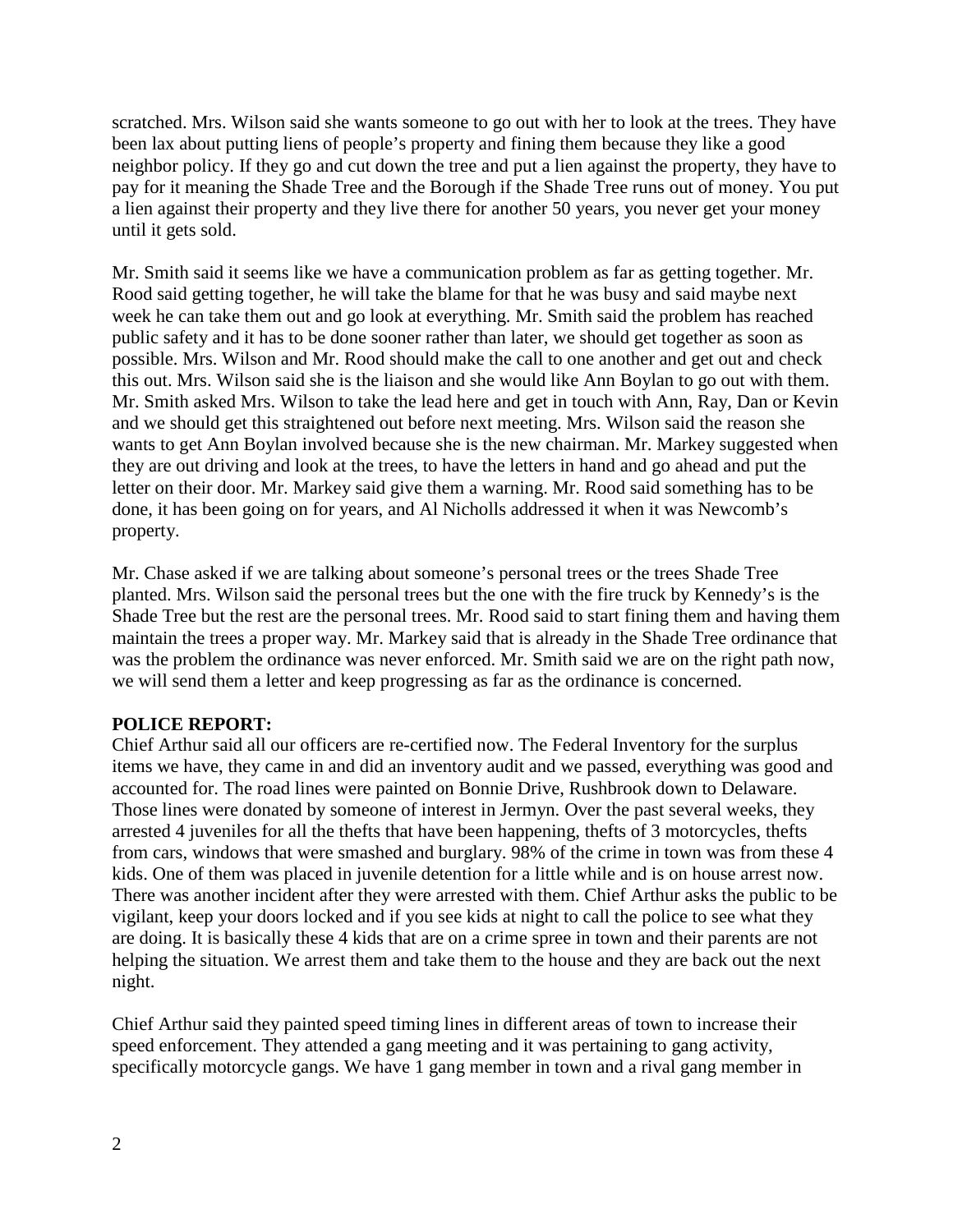Mayfield that are potentially going to clash in the future. We are keeping an eye out on that. Chief Arthur sent a grant application to get an AED.

The police attended the Jermyn and Mayfield Night out. We are trying to get the community involved in the Crime Watch. We only have a couple of members and it is a real asset to the Borough. They are trying to deal with ATV violations the best they can, one of the officer's tried to stop one in East Jermyn on Delaware St.. Mrs. Wilson made them aware of other things and they fled from the police and they stopped chasing them. Chief Arthur said they do not want to expose the Borough to issues by chasing them. They try to identify them; it is a hard issue to deal with. The issues are the ones driving the ATV'S 60mph down the middle of the road and as soon as they see us they take off. Mr. Smith said a lot is thrown on the police department but you always come up to the plate and being proactive has kept Jermyn pretty well covered and safe as much as can be.

# **COUNTY WASTE:**

Ernie Palmer from County Waste was present at the meeting – Atty. Moran said he didn't get a chance to discuss the issue with Michael Carr yet; they exchanged phone calls and kept missing each other. Mr. Markey explained the chipping/recycling issue to Mr. Palmer. He said when we first accepted the bid; we accepted the garbage and recycling. When the contract was being drawn up it was brought to our attention something we may have missed. We currently go around with our chipper and we will take care of resident's branches, leaves, twigs. Atty. Moran said he specifically talked to Jonas about this, as an oral representation. Mr. Markey said in the past, our previous contract, we chip and take everything down to the recycling center and we get weight slips. We would turn the weight slips in and we would get reimbursed by Waste Management. We started doing the same thing under the County Waste contract. Our secretary submitted the weight slips and we did not receive anything. We spoke to our solicitor before the contract was counter signed and we were advised that our solicitor spoke to Jonas and we would be reimbursed for our chipping. After submitting the slips, Michael Carr's response was that we chose option 2 on the bid which does not include reimbursement. The Borough secretary continued to send in slips and Michael Carr responded again so we asked our solicitor to remind County Waste what we had negotiated and talked about. Mr. Markey said right now we spend Monday's chipping and going down to the recycling center, basically making a donation to their compost pile. We are at the point where our chipper motor is going and we are either in need of a new chipper.

Mr. Palmer said he was unaware of all of this and he apologized. He said if that is what we agreed to then we will work something out. He said he hopes we are all happy with the service and continue working well together. Mr. Palmer said he does not know what we get charged for the weight. He suggested contacting him with the weight slips we previously sent to Michael Carr and he will get involved right away. He asked how it was done in the past. Mr. Markey said it was a reimbursement check we received in the past. Mr. Palmer said he will take care of it.

Mr. Palmer asked if we are taking the wood, yard waste, leaves, grass clippings and there is some confusion as to what they are taking and aren't taking. Mr. Markey said we do not take yard waste; we take limbs, branches and things like that. Mr. Chase asked who takes the leaves. Mr. Markey said we have a leave vacuum; this will be the first fall that we will be able to use it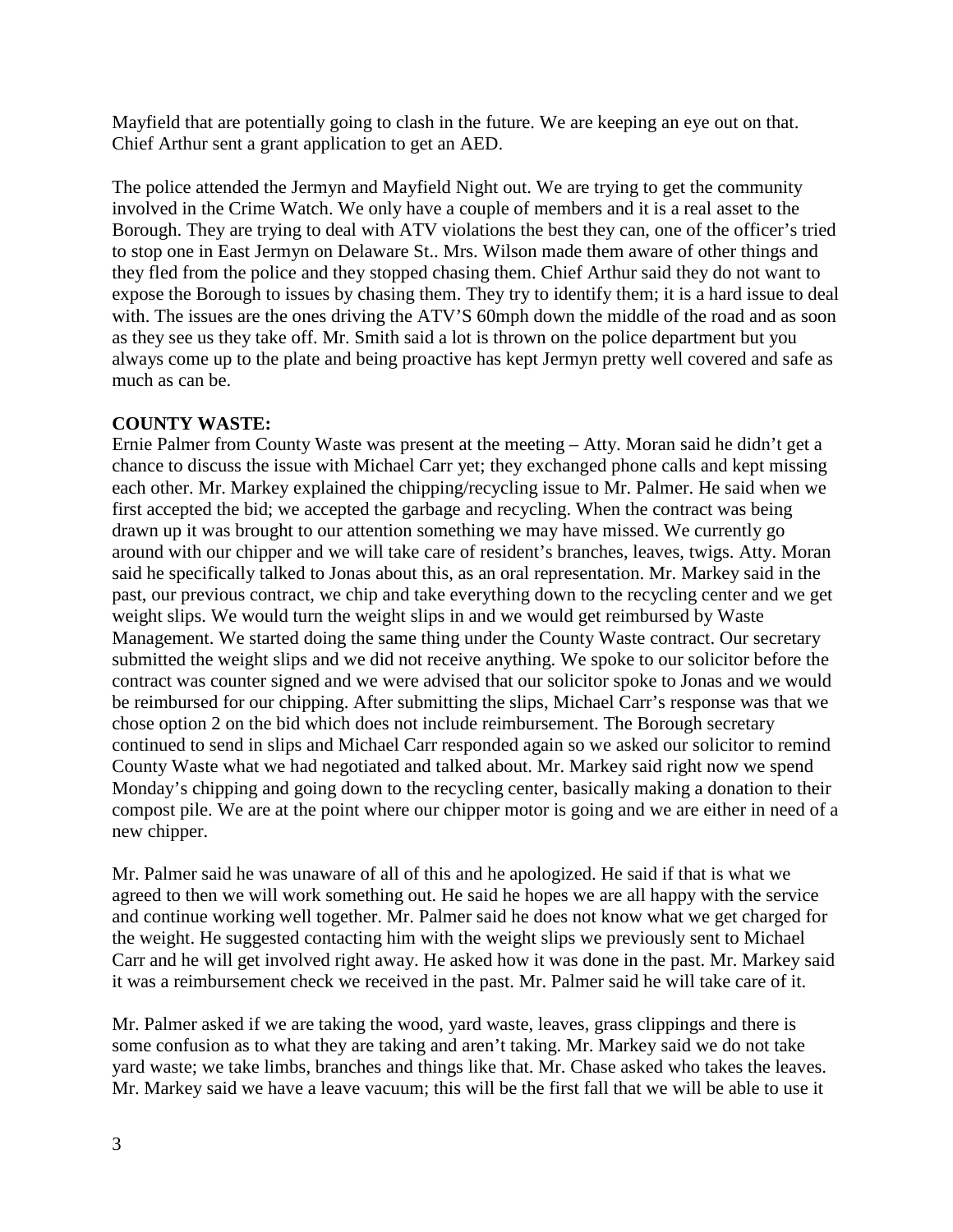right, we customarily use it for the sides of the roads and storm drains; we haven't picked up residents piles. If they bag them and County Waste can pick them up. Mr. Smith said the agreement came down to that County Waste would pick up everything except for tires. Mr. Palmer said he knows it is one bulk item. Mr. Markey said no that is Mayfield, we are all items. Mr. Palmer said we have always taken everything anyway and now he knows it is all items. Mr. Palmer asked about paints, oils, TV's. Mr. Markey said paints and oils aren't specifically excluded from the contract; the only thing excluded is tires. Mr. Palmer said they had a problem that someone threw paint in the can and the road was striped because it ran out the back of their truck, it was trailing the truck and they caught it and contained it and sent it to the landfill, that is one of the things that happens with paint and his concern is that if it does go in a truck it will go down your street and there will be a problem. He asks if you are going to throw away paint put some cat litter in it to dry it up. They don't have a problem taking them as long as it is dried up and is no longer hazardous.

Mr. Markey said he received a message from a resident, 117 Moon Rd. said the garbage company has been turning around in their driveway and because of the heaviness of their truck the driveway has started to crack. Mr. Palmer said the trucks should not be turning around in anyone's driveway; they have no business turning around in anyone's driveway. If anyone sees any of the trucks on anyone's driveway, please let him know.

Mr. Markey said a resident said one of the trucks were on Delaware going pretty fast and were not stopping at the stop signs. Mr. Markey asked Mr. Palmer to remind his drivers of public safety. Mr. Palmer said he will let his drivers know and going forward next time if they can get a truck number that is located on the truck, he will be able to see which driver it is and he will handle it. They take safety very seriously. He said he will address this and if anyone can give him a truck number it will be taken care of immediately.

Mr. Markey said we had an issue with someone not paying their garbage fee and they called up County Waste and received garbage cans, they were not supposed to receive garbage cans. Mr. Palmer said they have had people calling up and saying they represent the Borough and it is hard to screen calls. He said we can make our account so that only one or two authorized people can only call for the account.

Council thanked Mr. Palmer. Mr. Palmer said he hopes everyone likes the service. Mr. Palmer said he has a couple of residents that downsized to the smaller carts but every week he sees bags next to the cans. Mr. Napoli said it might be the elderly because it is easier to handle the smaller cart. Mr. Markey asked if the bulk truck is the first one that comes through town. Mr. Palmer yes it is supposed to come through before the garbage truck. Mr. Markey suggests that residents should get their stuff out Thursday night. Mr. Markey said picking up the bulk first makes more sense. Residents are putting stuff out after the truck has already picked up. Mrs. Wilson suggested putting a notice on Channel 7 about bulk items and on our website. Mr. Markey said there have been things that we have put on Channel 7, website and newspaper and then we get hundreds of people saying they have no idea about this.

#### **FIRE CHIEF:**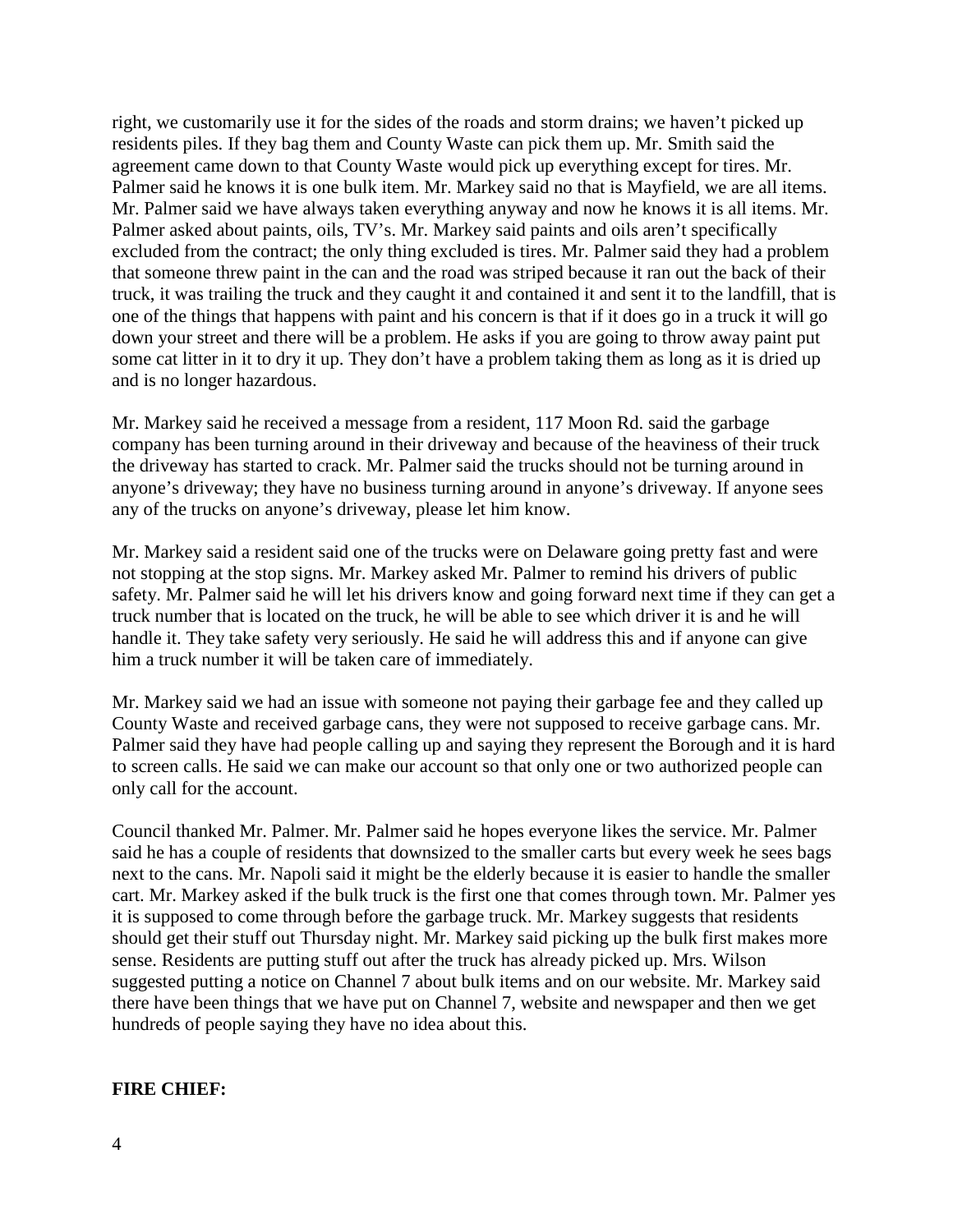Mr. Rood said everything is going pretty good with both fire companies. We had some calls for trees in the alleyway but we got that straightened out. We had some storm calls for the trees. The DPW came out and helped with the one bad storm we had. Mr. Rood said there is still one wire hanging by Battenberg's. He said he told comm. Center to inform every utility company. It could be a cable wire. It came from across the street when the tree went down. Mr. Smith asked if everything has been settled about the key for the DPW garage where the alarm is. Mr. Rood said the police have a key and if it goes off he cannot get in there he has to have the police go over there. If the siren gets stuck, he will have the police run over there. Chief Arthur said we were under the impression we were getting two keys. Mr. Rood said the owner was supposed to put a wall up so we would have access to just the one part. Mr. Markey said now that he gave the Borough a key he does not know if he is going to do that wall. Atty. Moran will have to talk to his lawyer about that and also request a second key.

# **ZONING:**

Mr. Chase said he is working on two people that want to build houses in Jermyn and the lots are corner lots. One is over here and one is on the east side. He is trying to establish a route because they are corner lots; the setbacks are a little different. He has received a number of permits within the past two months, but they are not filling the permits out, there are no drawings. There are no dimensions filled out. Mr. Smith said he did get a call that complimented Mr. Chase. He helped out someone with a drawing and they said Mr. Chase was a pleasure to work with.

# **SOLICITOR:**

Atty. Moran said the Shade Tree Resolution to modify the Shade Tree Ordinance has been advertised to reflect the reality. Mrs. Wilson made a motion, seconded by Mr. Markey pending Mr. Kulicks signature to pass #10-2017 Shade Tree. All in favor; motion carried.

# **DPW:**

Mr. Markey said the DPW purchased a small chainsaw to use with the tree situation when they are up in the bucket. Mr. Markey thanked the Shade Tree for reimbursing us for most of that expense. Mr. Markey said we discussed the new DPW building out front. After last meeting, we spoke to Bob Chase to come look at it from a zoning perspective. Mr. Markey said unfortunately the trees that surround the police vehicles right now will probably have to go because the building has to come off the road another 17 ft. because of the setbacks. Mr. Markey said they asked to meet with John Marino from NEIC. Mr. Chase was in contact with him and told him we were looking to put up a 40x70 pole building. Mr. Marino said he just put up a 40x70 in Mayfield and they went to take a look at it. It was \$47,000. Mr. Markey asked him to come to the meeting but he was unable to make it tonight. He will explain who built it and the process also what he got for his money and what degree of construction it falls under. Mr. Smith asked if the \$47,000 included the concrete base. Mr. Chase said no, just the shell, no electric, plumbing, and heating. Mr. Smith asked Mr. Chase if he thinks it will fit well in this area. Mr. Chase said he has been thinking about that and you have to try and make everyone happy. He still has to go through zoning and make sure it is something we can put there. He said there is going to be steel building in front of an old school building, aesthetically what will that look like. Mr. Smith said he was surprised by the pictures and how nice it looks.

Mr. Smith thanked Mr. Chase for working with Mr. Markey on this project.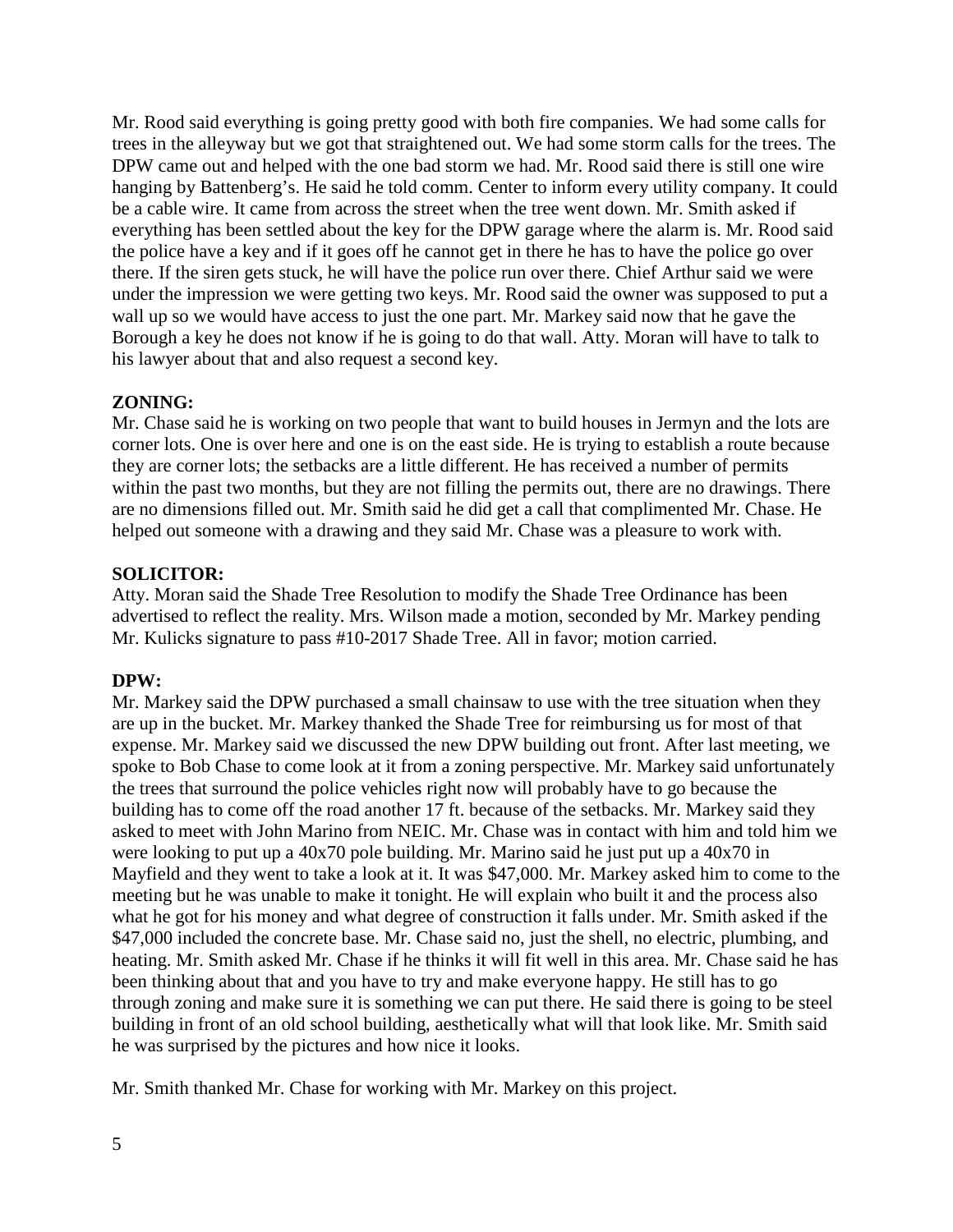#### **PUBLIC SAFETY:**

Mr. Napoli said we are awaiting word from Penn Dot for the traffic study on Rushbrook. He said they can't stop trucks from coming on that road. He doesn't know how much satisfaction the citizens are going to get that live on Rushbrook.

A motion was made by Mr. Napoli and seconded by Mr. Markey to have officer Russo be moved from orientation pay to regular pay. All in favor; motion carried.

Mr. Napoli thanked Mr. Perry and Chief Pereschinsky from Mayfield for fixing the emergency lights for free on the unmarked car last week. Mr. Markey and Mr. Napoli will be meeting with Mr. Pidgeon in regards to the speed bump.

Mr. Smith said by old Mill where the road goes into the V, more and more there is people who are not watching that stop sign coming in Jermyn. There have almost been a number of accidents. Chief Arthur said that stop sign is in Archbald. Mr. Napoli said we would have to ask them to come out and look at it.

#### **SHADE TREE:**

Mrs. Wilson said she will take charge of getting everyone together. We did have a committee with Mr. Kulick, Ray, Mr. Napoli, herself and Ann Boylan. She asked if Mr. Markey wants to be included or he will take their recommendations. Mr. Markey said he will take their recommendations on it. Mrs. Wilson will try for next week so we have a report for next meeting. Mrs. Wilson will have the letters ready so when they go around they can deliver them. Mr. Rood suggested providing them with a copy of the ordinance when they go around and deliver the letters. Mrs. Wilson said she will keep a list of who the letters are sent to. Mr. Chase asked if they are given a warning first. Mrs. Wilson said yes. Mrs. Wilson said her recommendation is to give them 30 days. Mr. Smith said that is a fair enough time. Mr. Smith asked Mrs. Wilson to report back at the next meeting.

Mrs. Wilson received the report from the TCC Committee for the EIT taxes. Each member of council will get a copy for the next meeting and one copy will go in the office. A copy will be available for the public. Mrs. Wilson said we also received a check for \$500 for the grant for Municipal Arts & Culture. It was for the concert in the park, it will be distributed to the Events Committee.

Mrs. Wilson said she would like to attend a workshop for the culture and arts. She said it was discussed to do painting on the salt shed and that would fit into this workshop and there may be some other things in town we can use the culture and arts grants for.

Mrs. Wilson asked if anyone has contacted our Senator about Old Mill Rd. Atty. Moran said Senator Blake hasn't been discussed we talked to the County about the Community Reinvest. We are in the process of working that through. We don't know how much it would cost and there is also a sewer issue that is also being discussed with the County. We are getting some positive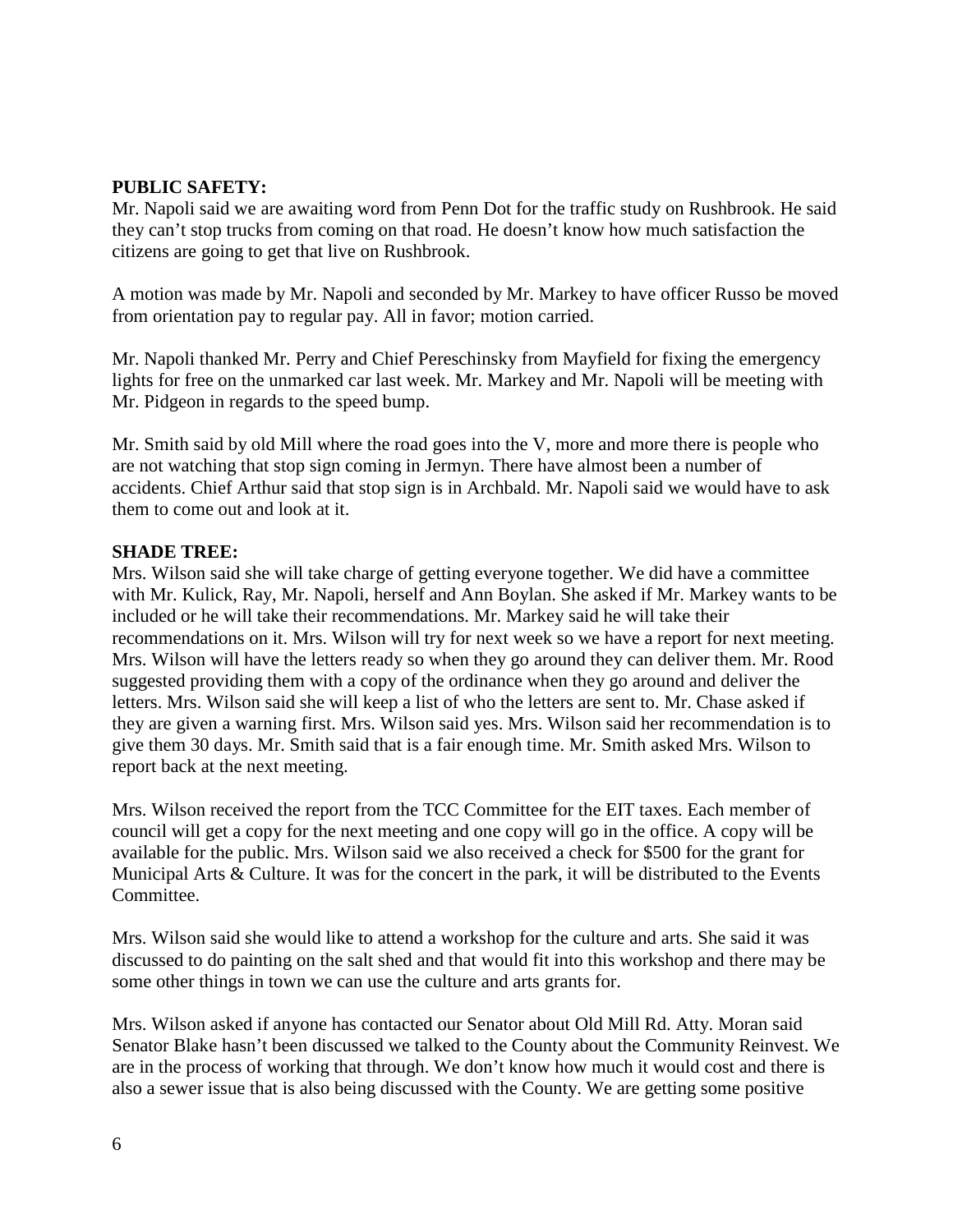feedback. Atty. Moran said Senator Blake is fine to pursue we just haven't discussed state money for it. The County has the money exactly for this through the Community Reinvest. We don't know how much it is going to cost. Our engineer brought up we can spend money and pave it but there is a chance we have to rip it up to get to the sewer system. Atty. Moran said he discussed doing what Luzerne County is doing, acquiring these stranded sewer systems that are a part of the Boroughs.

Mrs. Wilson said she doesn't want to overlap and ask for money of that important project but she would like to see the windows upstairs and something being done with the upstairs to facilitate the usage of it. She asked if she should look into it with Senator Blake. Atty. Moran said yes. Mr. Smith said the two issues should be addressed with Senator Blake. Maybe they will say we can't do one but we can do the second. She said she would like someone to go with her, it is greater in numbers. Mr. Smith said he would go with Mrs. Wilson.

# **FINANCE:**

Mr. Smith said we hired Michael Barbetti this year as the accountant for the Borough. He sent up an accountant, Joe Garvey who has been working with us. We had a final report which was a good report on what we are doing and how we are spending our money. Under his guidance, this year so far it is going pretty well. Mr. Smith said that last meeting we had two weeks ago, we were charged \$2,500. Mr. Smith said he was under impression that the last meeting was free and it was mentioned it was free. The Secretary called Joe Garvey and it wasn't free. Atty. Moran said the bill reads for the period ending June 30, 2017. Mr. Markey said it wasn't the meeting, it was the report. It's basically a mid-year report card for the Borough. Mr. Markey said he thought he said anytime he is preparing things we are going to get charged. Mr. Smith said he thought the meeting we had was going to be free. Mr. Smith said he was under the impression we weren't going to be charged for this project. We didn't have that in the budget so we took it from different areas to pay for it and we will have to be careful for next year if we are going to do different reports. Mrs. Wilson said he is very good. Atty. Moran said if there wasn't a clear up front price, why not have that conversation with the professional and let them know there wasn't a clear understanding and maybe they will work with you. Mr. Markey said this year we were in a situation where we had to have a financial audit every time someone leaves the Borough and we had to have them do the DCED audit. We are probably in the type of shape now where we might not have uncovered all the stones but we uncovered a lot of them and maybe we don't need this midyear report next year and just do the DCED. Mr. Smith said he is in agreement. He thought it was very valuable this year to do this. It was a benefit to bring someone in and Joe Garvey did an excellent job for us. We knew where we stood and he just reiterated the things that were important.

# **JUNIOR COUNCIL:**

Mrs. Wilson said acting superintendent will be contacted for a second Junior Council.

Mr. Markey said he thinks it is important we give the Junior Council something of value. It is a good experience for them. But giving them some type of responsibility is even better; it will be more valuable in the long run. Mr. Markey suggested it would be a good project for a junior council person to undertake, we have our  $150<sup>th</sup>$  anniversary coming up in 2  $\frac{1}{2}$  years. Jermyn does not have a flag, a flag of Jermyn. He suggested having a contest within the school and